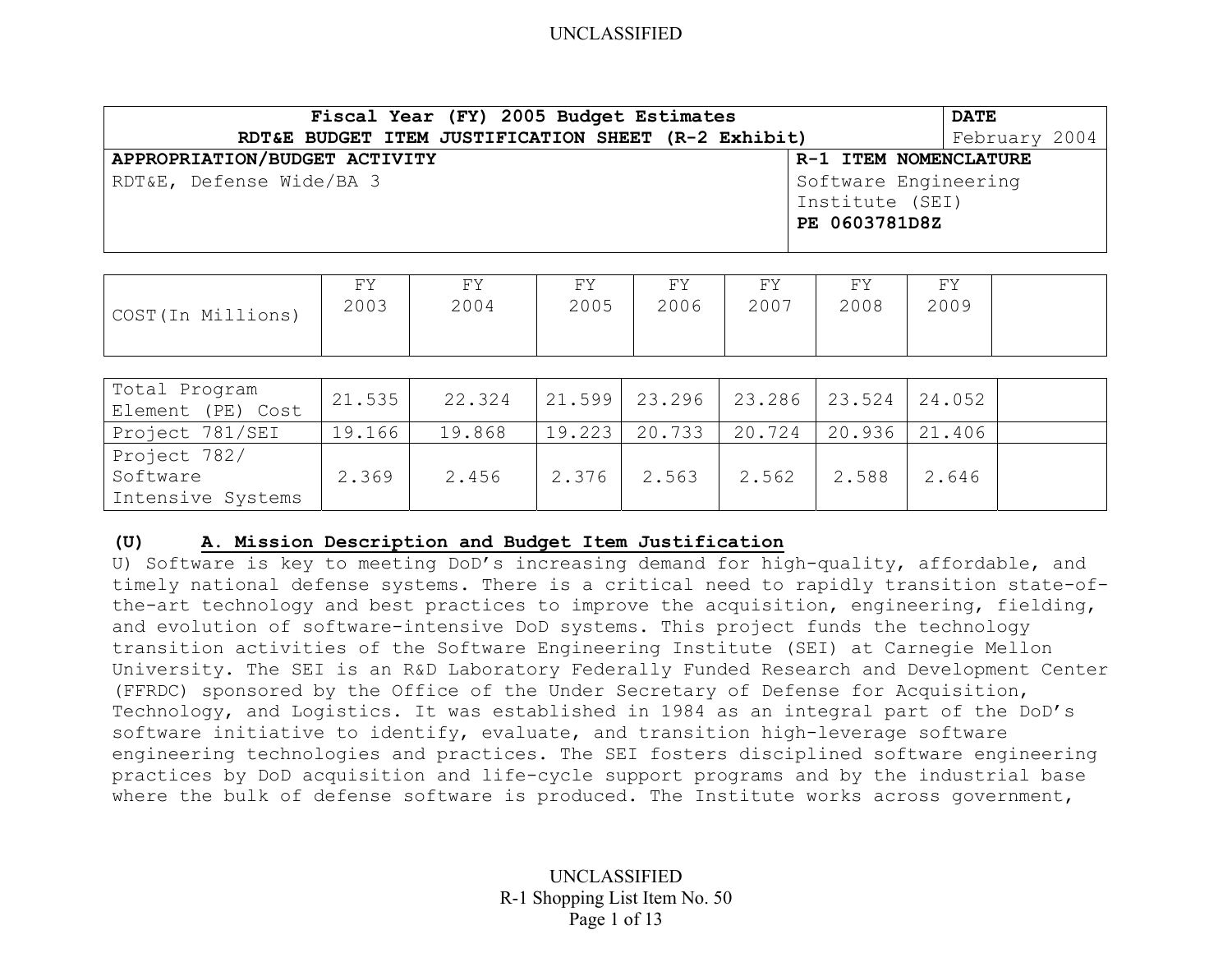industry, and academia to: (1) improve current software engineering activities from acquisition, technical, and management perspectives; (2) facilitate rapid, value-added transition of software engineering technology into practice; and (3) evaluate and calibrate emerging software engineering technologies to determine their potential for improving the evolution of software-intensive DoD systems.

(U) The SEI enables the exploitation of emerging software technology by bringing engineering discipline to software acquisition, development, and evolution. The SEI focuses on software technology areas judged to be of the highest payoff in meeting defense needs. FY 2003 focus areas are: Acquisition Practices for DoD Software-Intensive Systems (including pilot demonstrations of new technologies, dissemination of lessons learned, and provision of selected important services to the DoD acquisition community); Software Engineering Technical Practices (including Survivable Systems practices, Software Architecture technology, and Integration of Software-Intensive Systems); and Software Engineering Management Practices [including personal and team software development processes and Capability Maturity Model Integration (CMMI)].

(U) This funding line also includes support of the Software Intensive Systems Office (SISO), a DoD office under the Office of the Secretary of Defense (Acquisition, Technology, and Logistics) Acquisition Resource and Analysis. This DoD function is not affiliated with the Software Engineering Institute.

(U) Current initiatives include: Stress Software Process and Past Performance; Establish Independent Expert Program Reviews (IEPRs); Improve Software Education and Training; Document and Promulgate Best Practices; and Strengthen the Technology Base.

> UNCLASSIFIED R-1 Shopping List Item No. 50 Page 2 of 13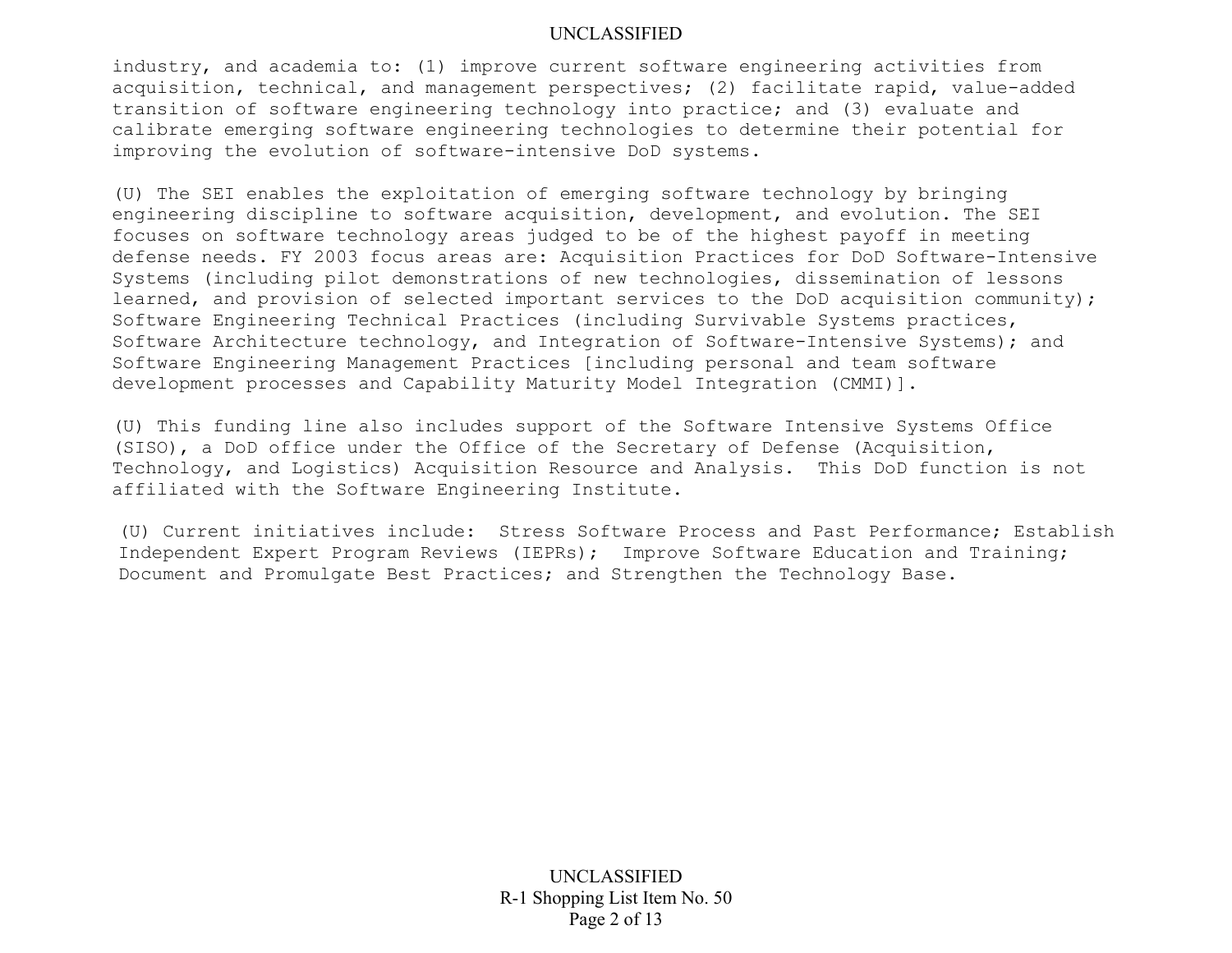| Program Change Summary:<br><b>B.</b> | <b>FY 2003</b> | FY 2004 | FY 2005 |
|--------------------------------------|----------------|---------|---------|
| Previous President's Budget          | 22.189         | 22.652  | 22.627  |
| Current FY 2005 President's Budget   | 21.535         | 22.324  | 21.599  |
| Total Adjustments                    | .654           | .328    | 1.028   |
| Congressional Program reduction      |                |         |         |
| Congressional increases              |                |         |         |
| Reprogrammings                       |                |         |         |
| SBIR/STTR Transfer                   |                |         |         |
| Other                                | .654           | .328    | 1.028   |

UNCLASSIFIED R-1 Shopping List Item No. 50 Page 3 of 13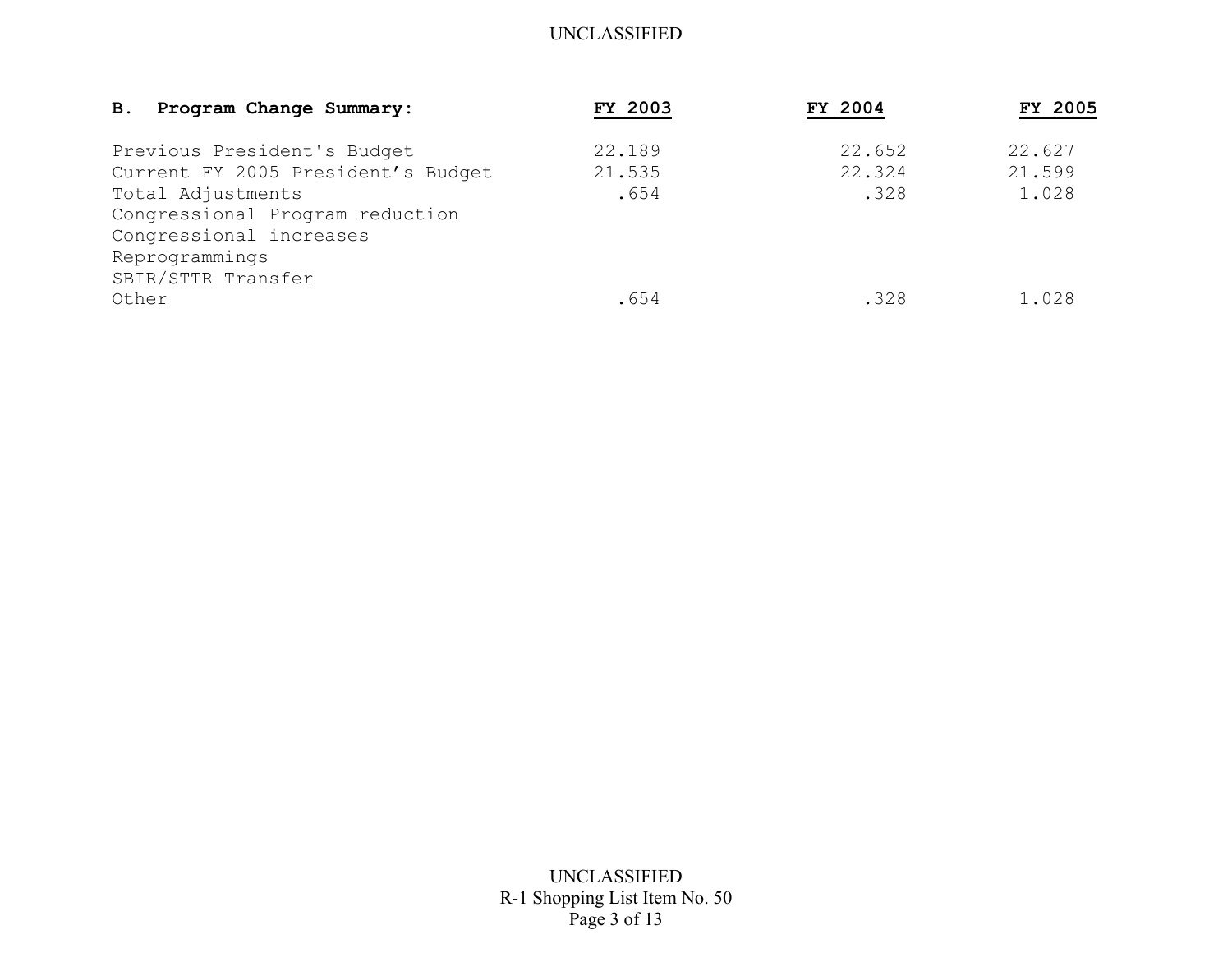|                                                                                                                                                                                                                                                                                                                                                                                                                                                                                                                                                          |         | Fiscal Year (FY) 2005 Budget Estimates<br>Exhibit R-2a, RDT&E Project Justification |         | Date: February 2004                      |         |         |                                          |  |  |  |  |
|----------------------------------------------------------------------------------------------------------------------------------------------------------------------------------------------------------------------------------------------------------------------------------------------------------------------------------------------------------------------------------------------------------------------------------------------------------------------------------------------------------------------------------------------------------|---------|-------------------------------------------------------------------------------------|---------|------------------------------------------|---------|---------|------------------------------------------|--|--|--|--|
| Appropriation/Budget Activity<br>RDT&E, DW/ BA 3                                                                                                                                                                                                                                                                                                                                                                                                                                                                                                         |         |                                                                                     |         | Project Name and Number<br>PE 0603781D8Z |         |         | 781/Software Engineering Institute (SEI) |  |  |  |  |
| $Cost$ (\$ in millions)                                                                                                                                                                                                                                                                                                                                                                                                                                                                                                                                  | FY 2003 | FY 2004                                                                             | FY 2005 | FY 2006                                  | FY 2007 | FY 2008 | FY 2009                                  |  |  |  |  |
| Total PE                                                                                                                                                                                                                                                                                                                                                                                                                                                                                                                                                 | 21.535  | 22.324                                                                              | 21.599  | 23.296                                   | 23.286  | 23.524  | 24.052                                   |  |  |  |  |
| Software Engineering<br>Institute P781                                                                                                                                                                                                                                                                                                                                                                                                                                                                                                                   | 19.166  | 19.868                                                                              | 19.223  | 20.733                                   | 20.724  | 20.936  | 21.406                                   |  |  |  |  |
| (U) Software is key to meeting DoD's increasing demand for high-quality, affordable, and timely<br>national defense systems. There is a critical need to rapidly transition state-of-the-art technology<br>and best practices to improve the acquisition, engineering, fielding, and evolution of software-<br>intensive DoD systems.<br>(U) The SEI enables the exploitation of emerging software technology by bringing engineering<br>discipline to software acquisition, development, and evolution.<br>Accomplishments/Planned Program<br><b>B.</b> |         |                                                                                     |         |                                          |         |         |                                          |  |  |  |  |
| Acquisition Practices for DoD<br>Software                                                                                                                                                                                                                                                                                                                                                                                                                                                                                                                |         | FY 2003                                                                             |         | FY 2004                                  | FY 2005 |         |                                          |  |  |  |  |
| Accomplishment/<br>Effort/Subtotal Cost                                                                                                                                                                                                                                                                                                                                                                                                                                                                                                                  |         | .750                                                                                |         | 2.091                                    | 2.050   |         |                                          |  |  |  |  |
| Acquisition Practices for DoD Software-Intensive Systems<br>(U)<br>FY 2003 Accomplishments:<br>- Conducted Acquisition Support Program, initiating pilot demonstrations of adopting new technology<br>within the DoD program-office environment, coordinating and broadly disseminating lessons learned<br>from these pilots, and providing selected and strategically important software engineering services<br>to the DoD acquisition community.                                                                                                      |         |                                                                                     |         |                                          |         |         |                                          |  |  |  |  |

- Conducted more than 30 training courses in information security for technical staff, managers, and executives from the DoD, federal agencies, and industry. Course attendance at the SEI's securityrelated courses more than doubled, from 400 in FY 2002 to 950 in FY 2003.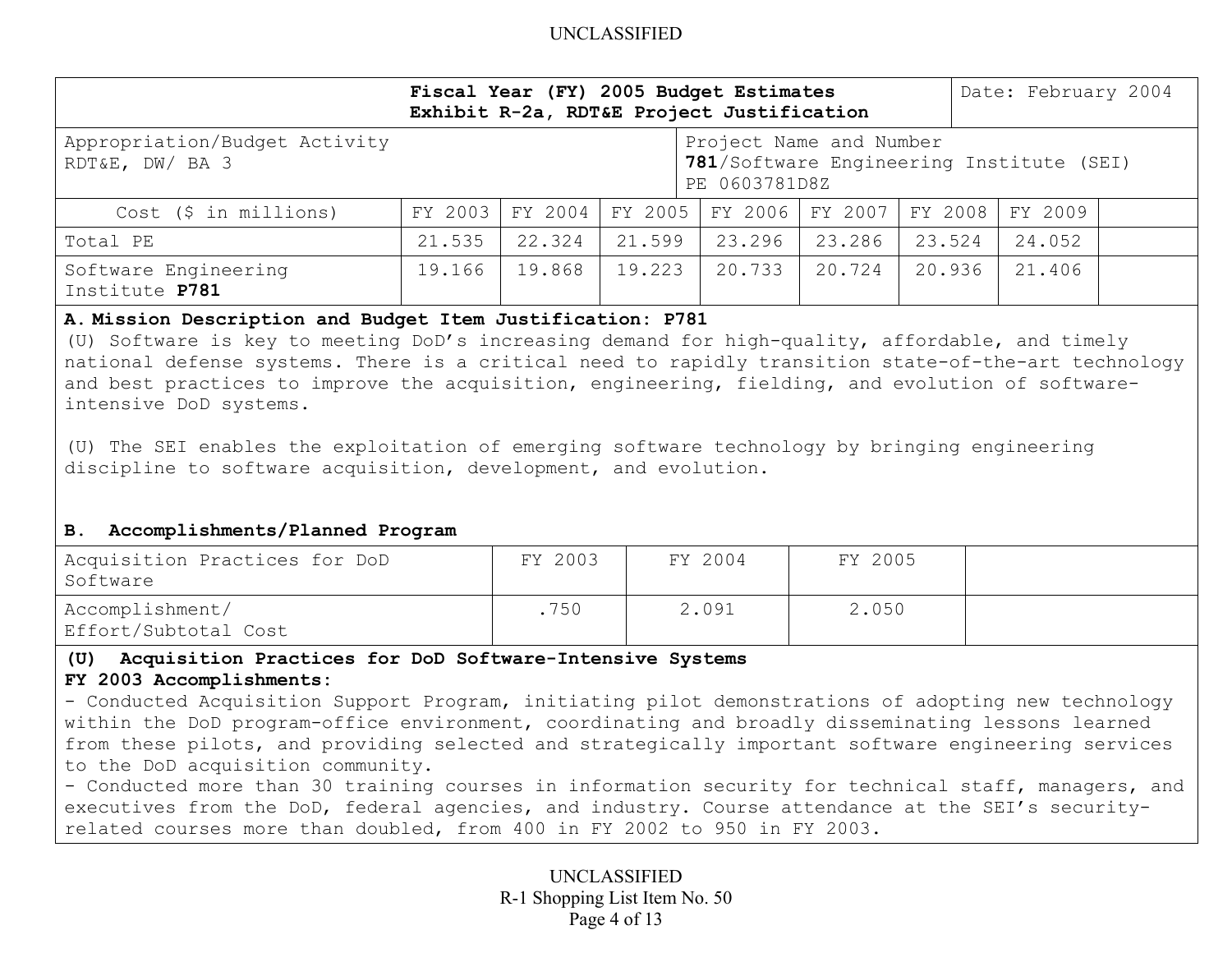- Enhanced support to those responsible for acquiring software in the Army, Navy, and Air Force, actively working with each service to establish a Strategic Impact Program (SIP) for softwareintensive systems.

- Provided systems engineering and software engineering support to DoD programs identified as top priorities by the principal SEI sponsor, the Office of the Secretary of Defense (Acquisition, Technology, & Logistics), and increased interaction and support to DoD agencies and joint programs. - Conducted a research-and-development project that examined system-of-systems interoperability, studying the full range of barriers to achieving interoperability among systems, including programmatic, constructive, and technical problems, and proposed solutions to those problems. - Explored simulation and gaming techniques as a low-cost approach for DoD acquisition managers to

experience the typical risks of program management.

- Developed and administered a survey to 150 Army acquisition program managers to help the U.S. Army Strategic Software Improvement Program (ASSIP)evaluate its acquisition environment.

### **FY 2004 Plans:**

- Work with key acquisition programs to continually understand and meet the needs of the acquisition community.

- Build delivery teams to support the needs of Army, Air Force, Navy, and civil agency acquisition programs.

- Develop and pilot a Software Acquisition Survival Skills course and Mission Rehearsal workshop.

- Conduct a conference on the acquisition of software-intensive systems for government acquisition organization employees, their support agencies (i.e., support contractors, FFRDCs), and federal government contractors.

## **FY 2005-2006 Plans:**

The SEI Acquisition Support Program (ASP) helps the DoD and other government acquirers make evolutionary and revolutionary improvements in the acquisition of software-intensive systems. The DoD has provided to the SEI an approved set of challenge problems that form the foundation of the SEI's program of work. In addition, SEI-managed independent research and development (IR&D) activities are focused on the DoD-approved challenge problems in the following areas: security and survivability; interoperability; software technology research and development; acquisition management; software metrics for acquisition management; sustainment; and commercial off-the-shelf (COTS) products.

Specific activities will also include:

- Conducting pilot projects that give acquisition organizations access to SEI technologies and expertise while giving the SEI an opportunity to observe these technologies in real-world

> UNCLASSIFIED R-1 Shopping List Item No. 50 Page 5 of 13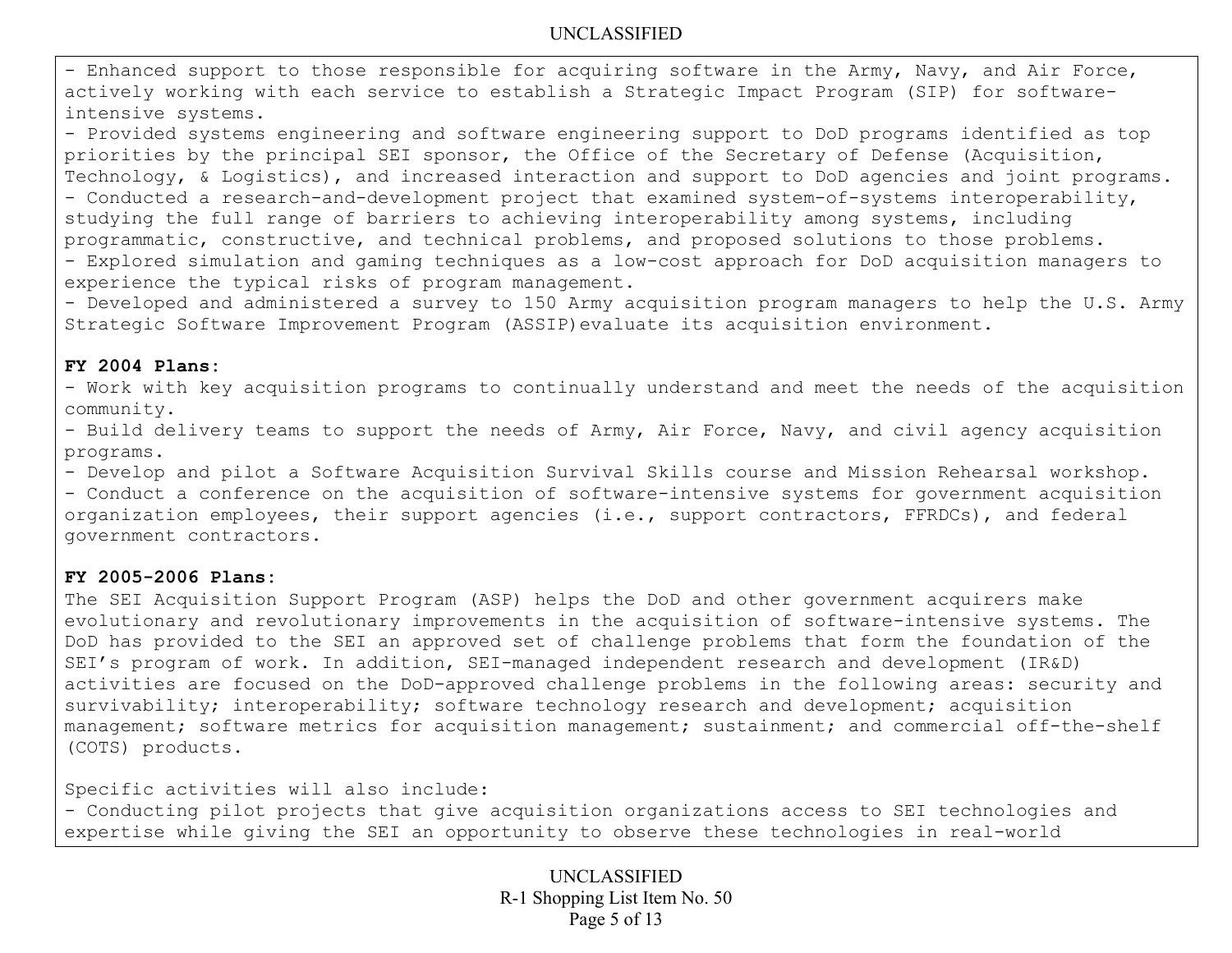acquisition environments. These engagements will contribute to a growing body of knowledge about best practices in the acquisition of software-intensive systems.

- Developing and refining architecture guidelines for DoD acquisition organizations.

- Analyzing results of independent technical assessment to characterize the state of practice in acquisition programs and their industry partners.

| Software Engineering Technical<br>  Practices | FY 2003 | FY 2004 | FY 2005 |  |
|-----------------------------------------------|---------|---------|---------|--|
| Accomplishment/<br>Effort/Subtotal Cost       | 10.666  | 13.024  | 12.910  |  |

## **U) Software Engineering Technical Practices**

## **FY 2003 Accomplishments:**

- Created documentation and support materials for COTS Usage Risk Evaluation (CURE) method, enabling the method to be administered by organizations without direct support from the SEI.

- Worked on a standard for the Avionics Architecture Description Language (AADL) under the auspices of the Society of Automotive Engineers (SAE) Avionics System Division (ASD) and with funding from the U.S. Army Aviation and Missile Command (AMCOM). The standard is based on more than 10 years of DoD-funded research and should be applicable in domains ranging from avionics to robotics and automotive systems.

-.Published the second edition of *Software Architecture in Practice*, written by SEI staff members to help practicing architects.

- Introduced a software architecture curriculum, made up of six courses and three certificate programs, that helps equip software professionals with state-of-the-art practices for designing, documenting, evaluating, and implementing software architectures.

- Through a Predictable Assembly of Certifiable Components initiative, provided technical leadership by helping to solve DoD-approved challenge problems such as the needs to

- "develop improved, enhanced or new processes, principles, methods, and tools for determining expected properties of software systems before they are built and for confirming their as-built properties";
- explicitly address the system properties of security, survivability, availability, interoperability

- find a way to more effectively obtain benefits from commercial off-the-shelf (COTS) components.

- Hosted sixth DoD Software Product Line Workshop.

- Released OCTAVE-S, a variation of the Operationally Critical Threat, Asset, and Vulnerability Evaluation (OCTAVE) method that meets the needs of small organizations. Like the original OCTAVE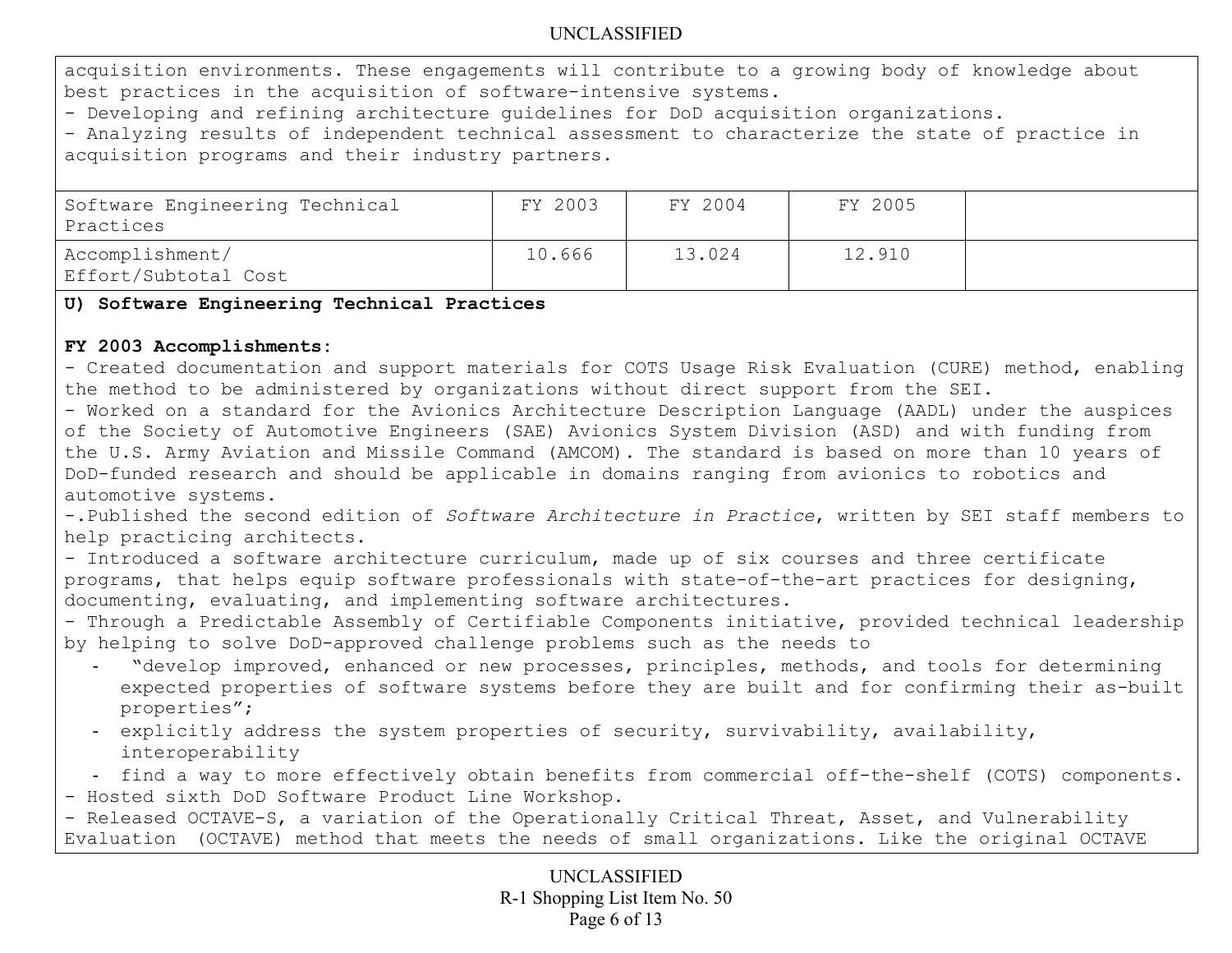method, OCTAVE-S is a risk-based information security assessment that an organization can perform using a team of its own personnel.

- Developed a set of new software tools for analyzing large-scale, fluid datasets nearly in real time. The operational use of these tools has resulted in a major advance in the survivability of critical networks.

#### **FY 2004 Plans:**

**-** Work with U.S. Army to train Army personnel in SEI software architecture courses, principles, and methods.

- Develop and widely distribut books, support aids, case studies, and guidelines that assisted developers and acquirers in using effective software architectural practices.

- Develop technologies in support of survivable systems engineering; established techniques for modeling and predicting survivability attributes of systems; and matured technology necessary for active network defense.

- Analyze malicious code to determine defenses against it and to identify trends that enable the DoD, federal agencies, and the private sector to anticipate the future evolution of threats from attack technology.

- Research and develop advanced technical analytical techniques for strategic situational awareness; researched technical threat areas, identifed indicators for those threats, and evaluated their contextual relevance.

- Provide integrated, easily accessible knowledge repositories of software product line technology and experience.

- Develop software product line courses and certificate programs.

- Define key practices for constructive and programmatic interoperability, and developed and piloted tools and technologies to support the key practices.

- Provide case study analyses of actual systems that have experienced performance, dependability, and interoperability problems to show the utility of proposed specification, modeling, and analysis techniques.

- Provide a handbook of techniques for developing credible predictions of operational properties of software-intensive systems.

### **FY 2005 Plans:**

- Survivable Systems: Ensure that appropriate technology and systems management practices are being used to design and implement networked systems so they recognize, resist, and recover quickly from attacks.•

- Product Line Practice: Enable the Department of Defense (DoD) to reduce the cost and schedule for

UNCLASSIFIED R-1 Shopping List Item No. 50 Page 7 of 13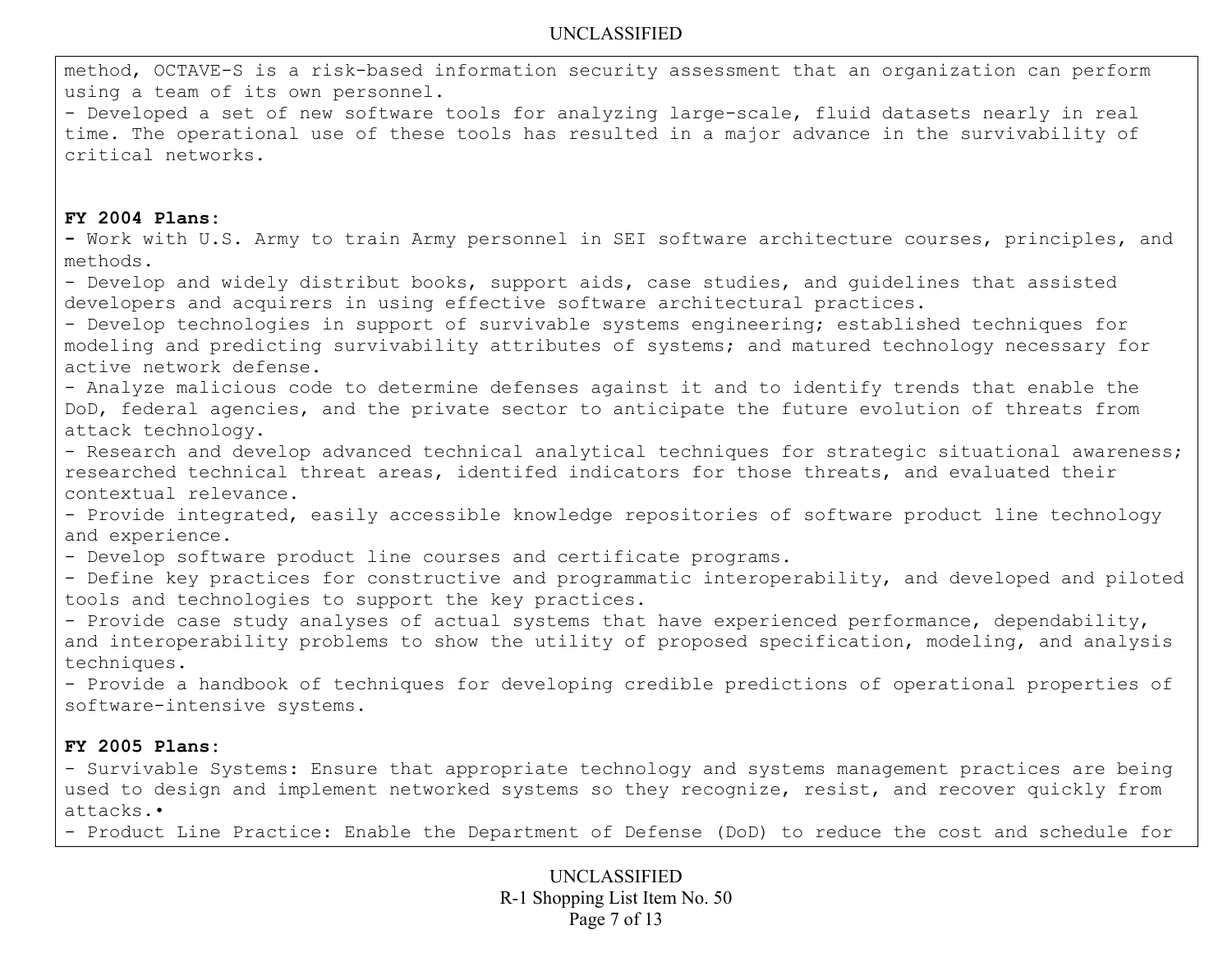producing similar systems by employing software product line techniques used effectively by commercial industry.•

- Software Architecture Technology: Improve DoD system cost, schedule, and quality by making engineering tradeoffs at the software architecture design level. Provide effective practices for the analysis, documentation, definition, and reconstruction of software architectures. •

- Predictable Assembly from Certifiable Components: Provide support for predicting properties of assemblies of components. Ensure that the builders of systems have the ability to select software components on the basis of their predicted runtime behavior within specific assemblies and therefore to predict the runtime behavior of these assemblies or systems.

- Integration of Software-Intensive Systems: Provide the acquisition community with principles, methods, and techniques to accomplish broad-based and sustainable integration and interoperation across components, systems, and systems-of-systems.

- Performance-Critical Systems: Establish methods for credibly analyzing and predicting performance, dependability, and interoperability properties of software systems prior to implementation and test.

| Software Engineering Management<br>Practices | FY 2003 | FY 2004 | FY 2005 |  |
|----------------------------------------------|---------|---------|---------|--|
| Accomplishment/<br>  Effort/Subtotal Cost    | 7.75    | 4.753   | 4.263   |  |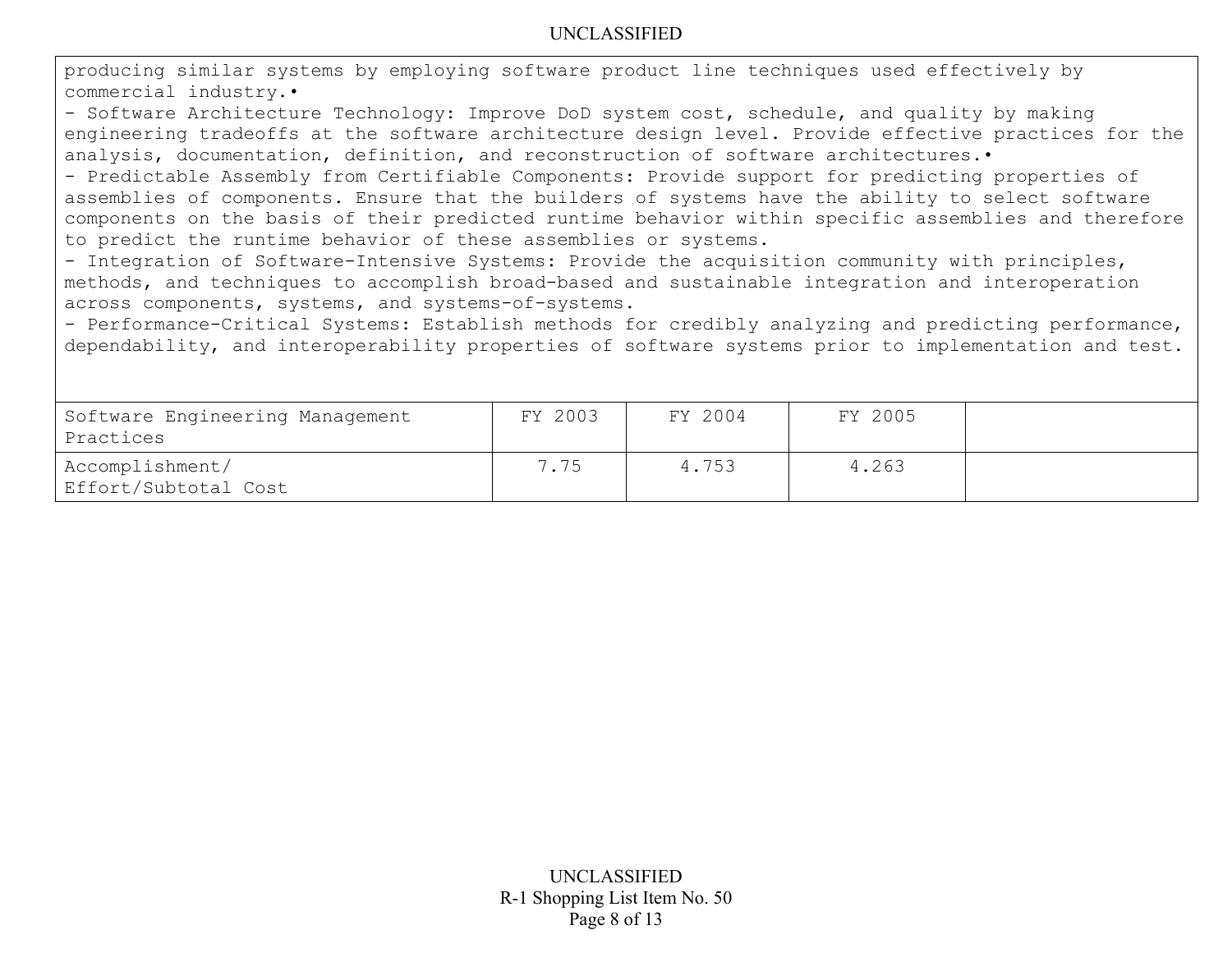## **(U) Software Engineering Management Practices**

## **FY 2003 Accomplishments:**

- Developed Team Software Process (TSP) for Secure Software (TSP-Secure), based on proven TSP practices and the CERT Coordination Center's extensive security skills and knowledge. The goal of the SEI TSP-Secure project is to develop a TSP-based method that can predictably produce secure software.

- Accelerated pace of CMMI adoption. CMMI course attendance increased by 60% in FY 2003. To date, more than 7,000 people have received training in CMMI. There was also a 17% increase in the number of CMMI transition partners licensed by the SEI to teach Introduction to CMMI, and a 59% increase in transition partners licensed to conduct CMMI appraisals.

- Developed credentials program in software engineering process management.

- Developed a diagramming technique that is helping project managers gain greater insight into measurement data and make more informed business decisions.

- Piloted CMMI appraisal methods to determine if they could be used efficiently and effectively in acquisition environments. The SCAMPI method incorporates the best ideas of several process improvement appraisal methods to baseline process capabilities based on CMMI models. Pilot participants included the National Reconnaissance Office (NRO) and the Space and Missile Systems Center (SMC).

- Developed measurement and analysis approaches to help accelerate an organization's efforts to improve software processes. During FY 2003, two of these approaches—the goal-question-indicatormetric (GQIM) technique and Six Sigma for Software—were applied at Warner Robins Air Logistics Center and at the U.S. Air Force Human Resource Command & Control Systems Program Office.

- Through application of the Team Software Process, helped a team at NAVAIR to achieve SW-CMM Level 4 at an accelerated pace.

## **FY 2004 Plans:**

-

- Set direction for Version 1.2 of the CMMI Product Suite based on input from the user community, analysis, and research.

- Produce interpretive guidance for use of CMMI Product Suite in software-only organizations and in acquisition environments.

- Work with DoD, government, and industry software developers and acquirers to apply TSP to software development and gather the data and experience to mature the technology to meet early-majority needs.

- Develop and disseminate guidance regarding how to rigorously and systematically assess the value and impact of selected innovations to the engineering of software, systems, and acquisition.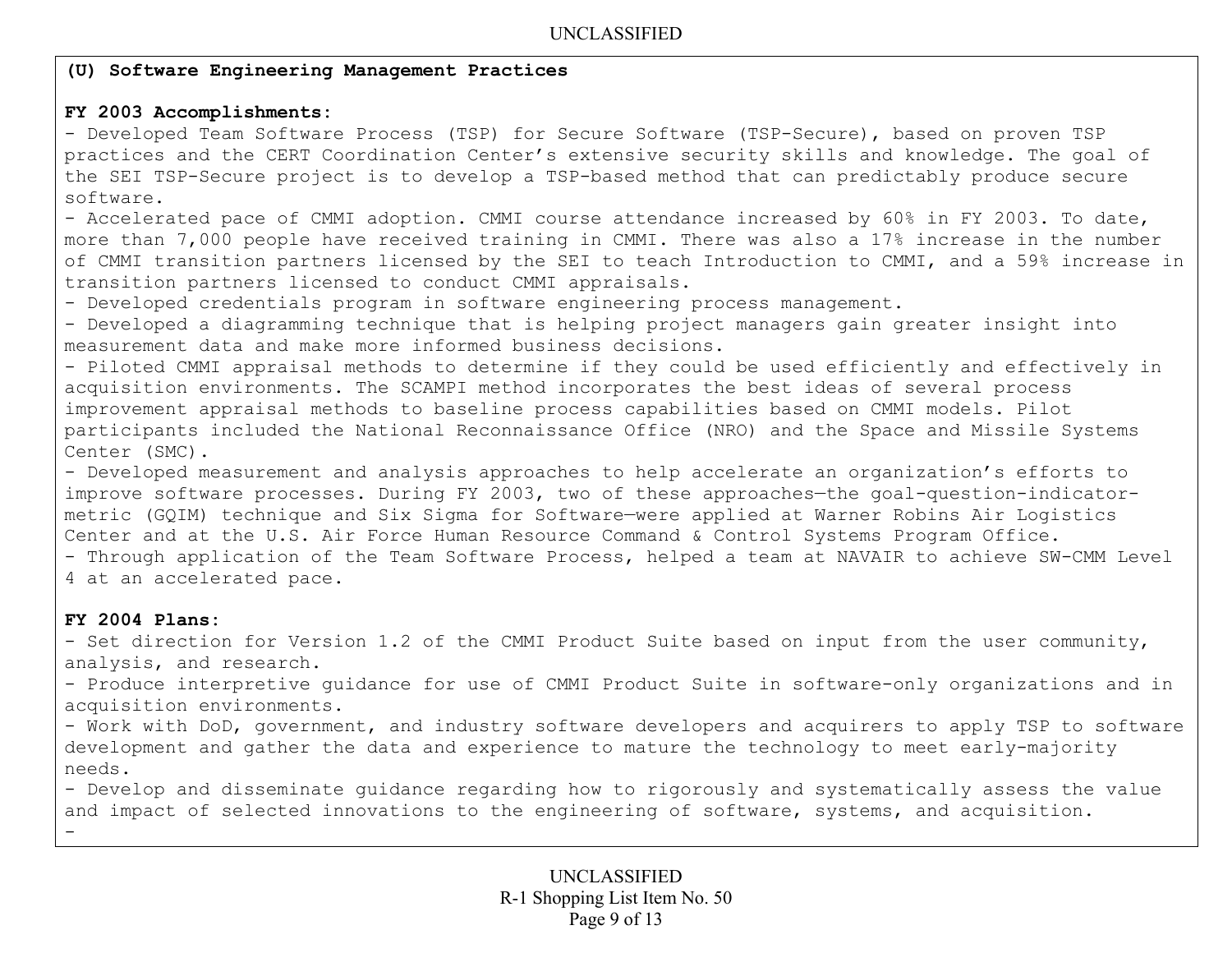### **FY 2005 Plans:**

- Capability Maturity Model Integration: Provide stewardship for and transition into practice an integrated Capability Maturity Model (CMM) product suite that provides the DoD and industry with support for process and product improvement.

- Team Software Process: Define explicit team process techniques whose use predictably improves the cost, schedule, quality, and survivability of software-intensive systems developed by an integrated engineering team. Determine cost, schedule, and quality performance that the DoD can expect from teams using the TSP and establish metrics for use in software acquisition.

- Software Engineering Measurement and Analysis: Develop measurement and analysis guidance, information resources, and practices that assist DoD and industry software organizations in managing and improving their software engineering practices.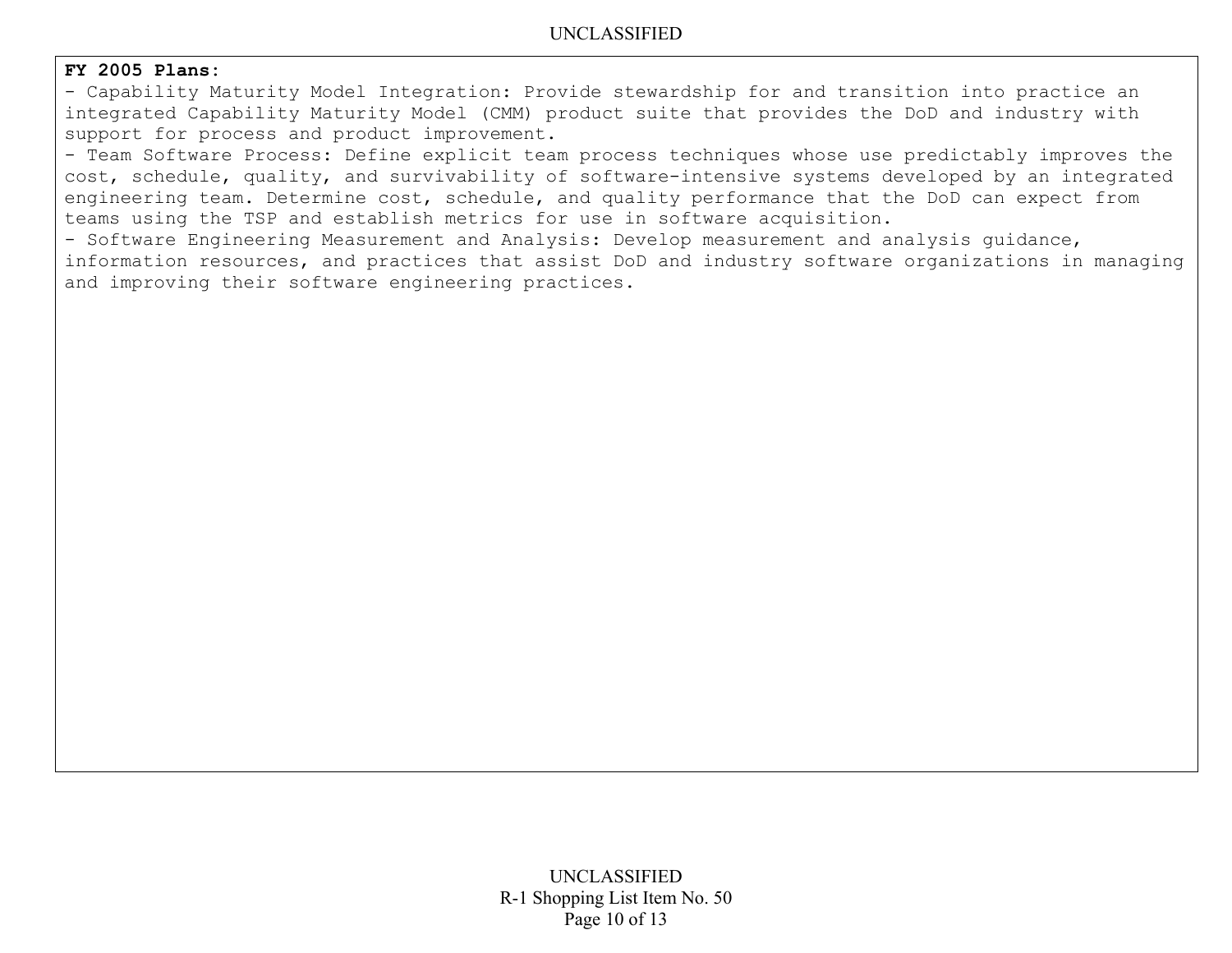|                                                  | Fisal Year (FY) 2005 Budget Estimates<br>Exhibit R-2a, RDT&E Project Justification |         |         |         |         |         | Date: February 2004 |  |
|--------------------------------------------------|------------------------------------------------------------------------------------|---------|---------|---------|---------|---------|---------------------|--|
| Appropriation/Budget Activity<br>RDT&E, DW/ BA 3 | Project Name and Number<br>P782/Software Engineering Institute<br>PE 0603781D8Z    |         |         |         |         |         |                     |  |
| $Cost$ (\$ in millions)                          | FY 2003                                                                            | FY 2004 | FY 2005 | FY 2006 | FY 2007 | FY 2008 | FY 2009             |  |
| Total PE                                         | 21.535                                                                             | 22.324  | 21.599  | 23.296  | 23.286  | 23.524  | 24.052              |  |
| Software Intensive Systems<br>P782               | 2.369                                                                              | 2.456   | 2.376   | 2.563   | 2.562   | 2.588   | 2.646               |  |
|                                                  |                                                                                    |         |         |         |         |         |                     |  |

#### **A. Mission Description and Budget Item Justification: P782**

U) P782 Software-Intensive Systems (SIS). The Software Intensive Systems (SIS) Directorate's mission is to improve DoD SIS acquisition and sustainment. The SIS Directorate is the focal point for DoD initiatives that reduce software risk. SIS is founded in the recommendations of the FY 2000 DSB Task Force on Software, and guided by the SIS Steering Group (SISSG) chaired by OUSD(AT&L) with senior software representatives from ODUSD(S&T), ASD(C3I), and the Services. SIS activities are organized into elements that ensure coverage of the breadth of responsibilities necessary to achieve the mission of improving SIS acquisition performance, and to act as the DoD software community focal point. These elements focus on Policy & Guidance, Education, Best Practices, Software Engineering Technology, and Collaboration. SIS conducts its efforts by understanding DoD needs, issues, and solutions; and acting on/transitioning improvements to DoD Enterprise-, Program- and practitionerlevels. SIS maintains and coordinates the Defense Software Collaborators, an organization of more than 30 defense and other government organizations that are involved with the development, maintenance, and/or acquisition of software-intensive systems.

#### **B. Accomplishments/Planned Program**

#### **(U) FY 2003 Accomplishment:**

Policy and Guidance:

- Implement Defense Authorization Section 804 language on Process Improvement, develop guidance for implementation by the Services and Agencies, monitor their implementation, and establish a clearinghouse for best practices.

- Develop software acquisition management guidance to account for the recent update to the DoD 5000 policy series.

- Transition the use of the Safety and Security Capability Maturity Model extension.

UNCLASSIFIED R-1 Shopping List Item No. 50 Page 11 of 13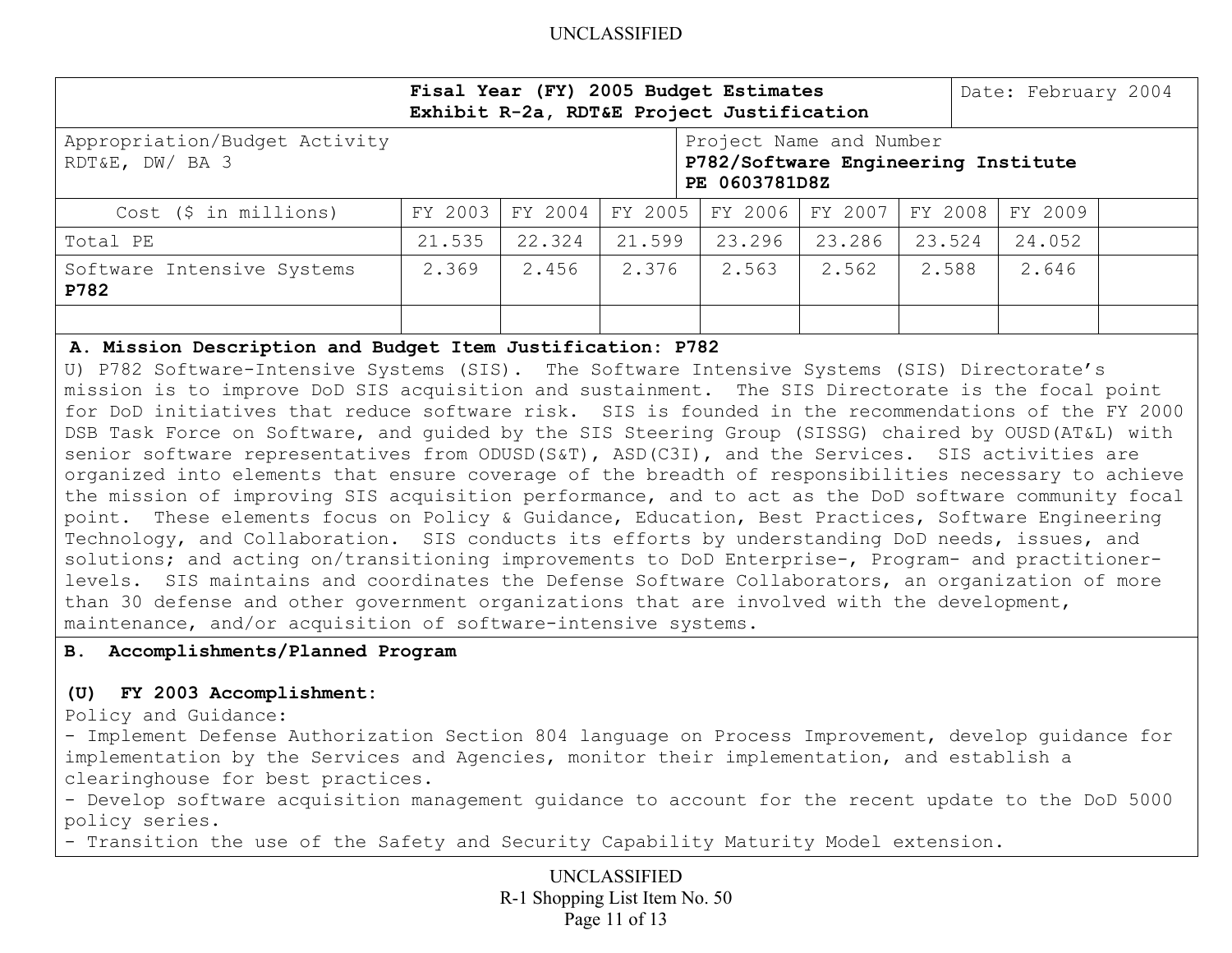Best Practices:

- Independent Expert Program Reviews (IEPRs): Continue the Tri-service Assessment Initiative assessment and systemic analysis activities. Publish and disseminate report on systemic findings; begin to formulate corrective action strategies based upon the systemic root causes identified. Improve the systemic analysis tool and continue partnering with other DoD IEPR organizations to promote use of a single methodology.

- Measurement: Support Practical Systems/Software Measurement program research into evolutionary acquisition measures and measures to track process improvement programs (in response to Section 804 language). Continue efforts of the DoD Measurement Initiative.

Software Engineering Technology:

- Participate in the DUSD(S&T) study into software engineering technology gaps and investment needs. - Continue the software expertise and experience factory support to the Army's Future Combat Systems program, collect lessons learned from this experience database and analyze data for application to other DoD programs and acquisition processes.

- Identify additional pilot opportunities in the Services to evaluate software engineering technologies.

Collaboration:

- Continue the Bi-lateral Software Acquisition Working Group with the UK, and the parallel relationship with Australia. Identify areas for joint study and develop/initiate cooperative study plans.

## **FY 2004 – FY2005 Plans:**

Policy and Guidance:

- Continue Section 804 implementation activities, track establishment of Process improvement programs in the Services and DoD Agencies

Best Practices:

- IEPRs: Implement regular adoption of IEPRs by program managers, implement use of the systemic analysis as an enterprise level resource for tracking software acquisition performance issues and improvements. Begin to predict software acquisition performance shortfalls and use this information to impact acquisition decisions.

- Measurement: Publish Practical Systems/Software Measurement research into evolutionary acquisition and process improvement measures. Use the DoD Measurement Initiative to provide tools, training and guidance for implementing measurement into program and enterprise decisionmaking.

> UNCLASSIFIED R-1 Shopping List Item No. 50 Page 12 of 13